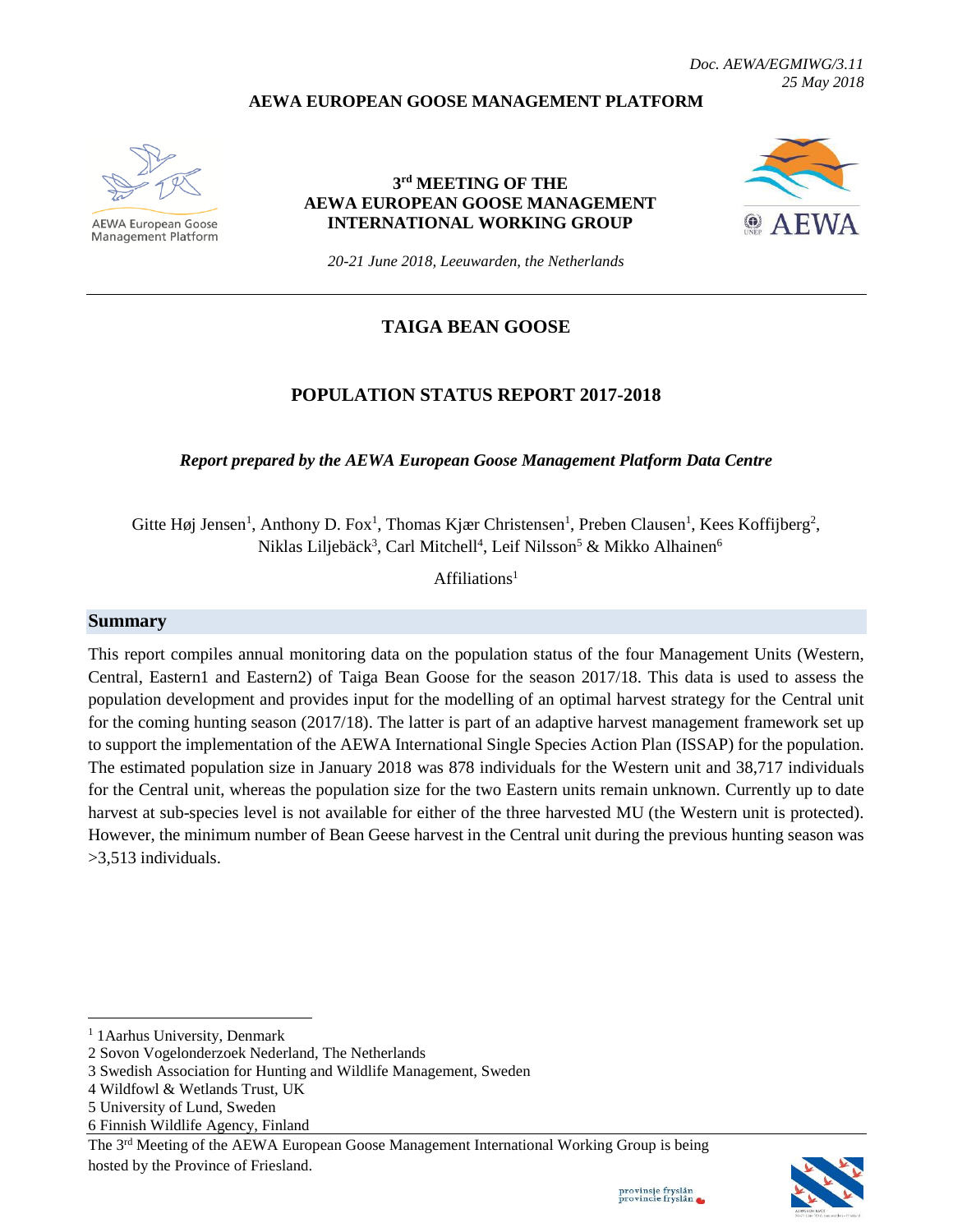### **Aim**

The aim of this report is to compile and review the available annual monitoring data upon which to assess the population status of the Taiga Bean Goose *Anser fabalis fabalis* for the season 2017/18. The data have been compiled to establish the population size and trend of each of the four management units, i.e., Western, Central, Eastern1 and Eastern2 (Figure 1), of the Taiga Bean Goose, as well as providing specific data to input to the modelling and assessment of an optimal harvest strategy for the Central unit for the forthcoming hunting season (2018/19). This is part of an adaptive<sup>2</sup> harvest management framework established to support the implementation of the AEWA International Single Species Action Plan for the population (Marjakangas et al., 2015). We thank the national goose monitoring networks who contributed to this report.



*Figure 1. The four management units of Taiga Bean Goose; Western, Central, Eastern1 and Eastern2 (dotted line indicate linkages between breeding areas in norther Fennoscandia and known moulting areas in Novaya Zemlya and the Kola Peninsula)*

#### **Western unit**

#### *Population estimates and productivity*

Population estimates for the Western unit of Taiga Bean Goose, consist of counts from north of Limfjorden in North Jutland in Denmark as well as from England and Scotland in the United Kingdom.

#### *Denmark*

 $\overline{a}$ 

Goose monitoring in Denmark is coordinated as part of the national nature monitoring programme NOVANA (data being input online into fugledata.dk), supplemented with observations from BirdLife Denmark's citizen science portal DOFbasen.dk. The programme contributes to the mid-winter International Waterbird Census (IWC)

 $<sup>2</sup>$  It should be noted that until reliable and up-to-date population and harvest data is available on an annual basis, it is not</sup> possible to establish an adaptive harvest management program.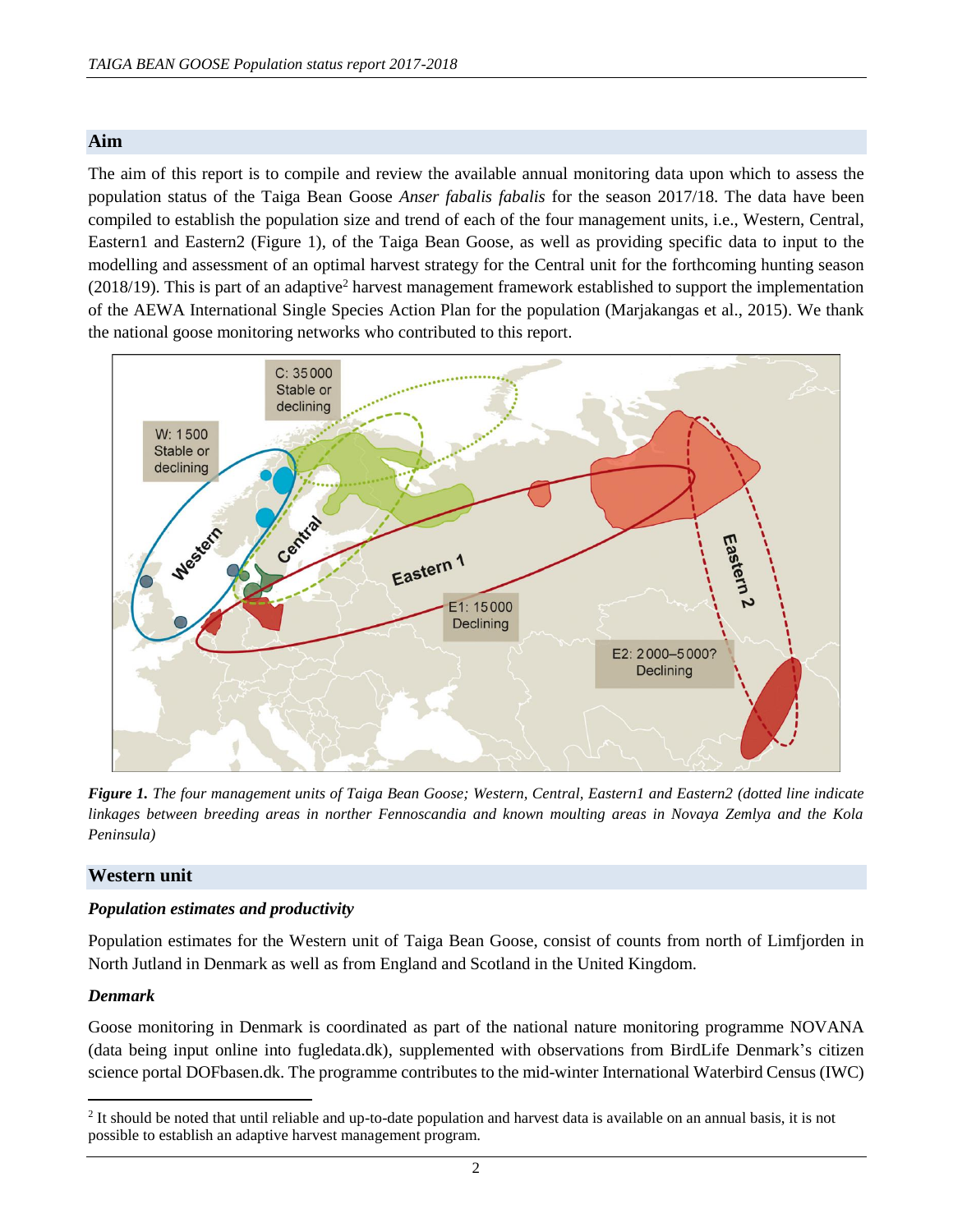coordinated by Wetlands international. The IWC count in 2018 took place in and around the week-end of 14-15 January, but data in DOFbasen.dk gives a better coverage of the north and north-western parts of Denmark, where this population is found. Based on these counts from January 2018 there were 654 Taiga Bean Geese, 0 Tundra Bean Geese and 70 unidentified Bean Geese in Jutland north of Limfjorden (Table 1). Based on expert judgement, the 70 unidentified Bean Geese in 2018 were most likely Taiga Bean Geese (by virtue of the fact they were counted at sites that traditionally normally only hold Taiga Bean Geese).

Estimates for Denmark are currently preliminary, because there might be a few observers who have not yet entered their registrations in fugledata.dk and DOFbasen.dk. Additionally, Bean Geese in North Jutland are notoriously very difficult to locate, which may partly explain the low numbers in 2018.

# *United Kingdom*

The Bean Goose counts in the United Kingdom also contribute to the international counts coordinated by Wetlands international. In Scotland and England the counts are carried out regularly through the winter months and, instead of relying on a January count, a maximum winter count (which can be any month, including the January count) is used as the final estimate. Counts are made in collaboration between the Wildfowl & Wetlands Trust (WWT), the Bean Goose Action Group, Scotland (BGAG) and the Royal Society for the Protection of Birds (RSPB). Results from ringing and re-sightings suggest very little (if any) within-winter movement of Taiga Bean Geese to/from continental Europe (Mitchell et al., 2016), which means that adopting this count approach poseslittle risk of double counting.

The population estimates for the United Kingdom was 224 individuals in 2017/2018 (Table 1).

# *Harvest*

Taiga Bean Geese from the Western unit are protected from hunting in Denmark as well as in the UK.

# *Conclusions for the Western unit*

# *Population estimates*

Eight hundred and seventy-eight individuals were counted in the Western unit in 2017/2018, excluding the unidentified Bean Geese. Assigning the unidentified individuals within Denmark to the Taiga race yields an estimated population size of 948 for January 2018, numbers that suggest a further decline in population size of the western unit of Taiga Bean Goose, unless geese were short-stopping further east due to the rather mild weather conditions that pre-vailed prior to the mid-winter census. There might, however, be alternative explanations for the decrease in observed numbers:

- 1) As mentioned, estimates from Denmark are currently preliminary.
- 2) Bean Geese in North Jutland are very difficult to locate, hence some flocks might have been missed during the count in 2018. Data gathered from telemetry devices fitted to Western unit Taiga Bean Geese in NW Jutland showed them using wetlands and natural habitats well away from roads and human habitation that are not normally extensively searched during count periods and which are unlikely to be found by birdwatchers without a specific interest in locating these birds.
- 3) In recent years, numbers accounted for during mid-winter counts in the Central unit have fallen below those generated by surveys undertaken at other times of the winter season. For instance, both the spring and autumn counts of Central Unit Taiga Bean Geese are recording (consistently) more geese (as well as following a pattern of a modest upward trend) which we fail to replicate in the mid-winter count. Telemetry tagged Western unit Taiga are known to associate with Central unit birds at staging areas, for instance in the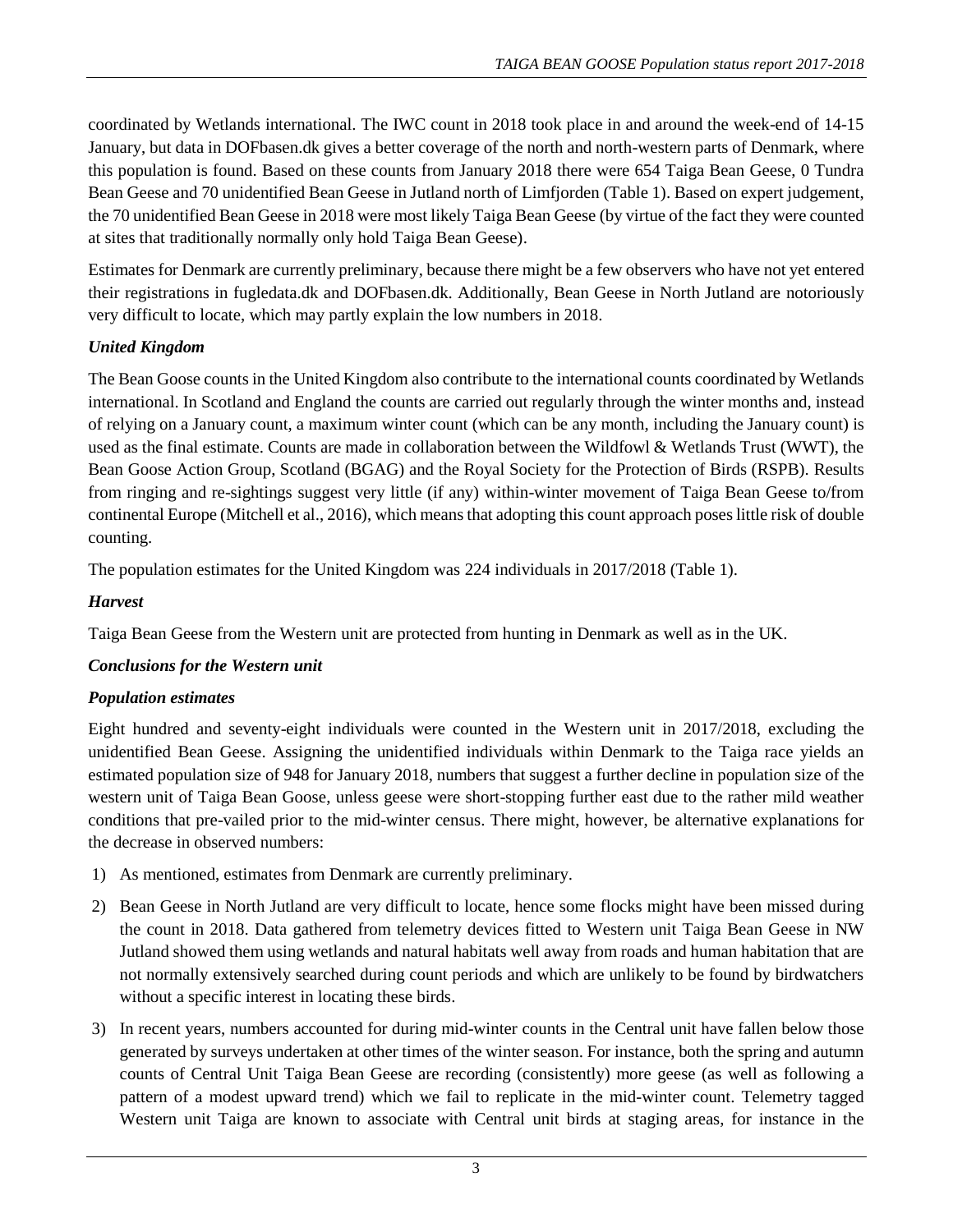Östen/Ymsen area in autumn and spring, so birds from the Western unit may be using these and other unknown areas during mild conditions during mid-winter.

4) It is also not beyond the bounds of possibility that increasing numbers of birds are wintering further up the flyway, for instance in Sweden or Norway, in areas yet to be recognised and counted, particularly in mild winters such as 2017/18.

Despite the potential gaps in survey coverage, the population level remains far below the short-term target (for the next 20 years) of 4,000 individuals, specified in the International Single Species Action Plan (Marjakangas et al., 2015).

| <b>Country</b> | <b>Area</b>                | <b>Period</b>            | <b>Number of Bean Geese</b> |                |                            | <b>Reported by</b>               |
|----------------|----------------------------|--------------------------|-----------------------------|----------------|----------------------------|----------------------------------|
|                |                            |                          | Taiga                       |                | <b>Tundra Unidentified</b> |                                  |
|                | <b>Denmark*</b> NW Jutland | 7-8 January              | 654                         | $\Omega$       | 70                         | Preben Clausen & Tony Fox,<br>AU |
| <b>UK</b>      | Slamannan,<br>Scotland     | 20<br>dec.<br>2017       | 206                         | ۰              | ٠                          | Carl Mitchell/BGAG/RSPB          |
|                | E<br>Norfolk,<br>England   | $5 + 16$<br>dec.<br>2017 | 18                          |                |                            |                                  |
| <b>TOTAL</b>   |                            |                          | 878                         | $\overline{0}$ | 70                         |                                  |

*Table 1. Results of international count of Bean Geese, the Western unit, winter of 2017/2018. \*Preliminary totals*

# **Central unit**

Population estimates for the Central unit of Taiga Bean Goose consist of counts from Southern Sweden, the Netherlands and Denmark (i.e. excluding the area north of Limfjorden in North Jutland described above). All the birds in Sweden and the Netherlands were identified as Central unit birds. Geese from the Central unit also winter in North-Central Germany depending on the severity of winter weather. It has however not been possible to obtain population estimates from Germany in January 2018.

Productivity data are available from Sweden.

# *Population estimates*

# *Sweden*

The Bean Goose counts in Sweden are part of the contribution to international counts coordinated by Wetlands International which are performed throughout the winter, although only the January counts of Bean Geese are separated into Taiga and Tundra Bean Geese. In Sweden, the central counting areas are divided into Southwest Scania, Northeast Scania and North of Scania. In Southwest Scania, Bean Geese have always been separated into subspecies, whereas in Northeast Scania and North of Scania the observers have only recently (since 2014) been trained and asked to record numbers on the basis of this distinction. While most Bean Goose counts have been separated between the two subspecies, there is, however, still a number of geese unidentified to sub-species (Table 2). As the unidentified geese in 2018 were mostly from areas further north, where the majority of the geese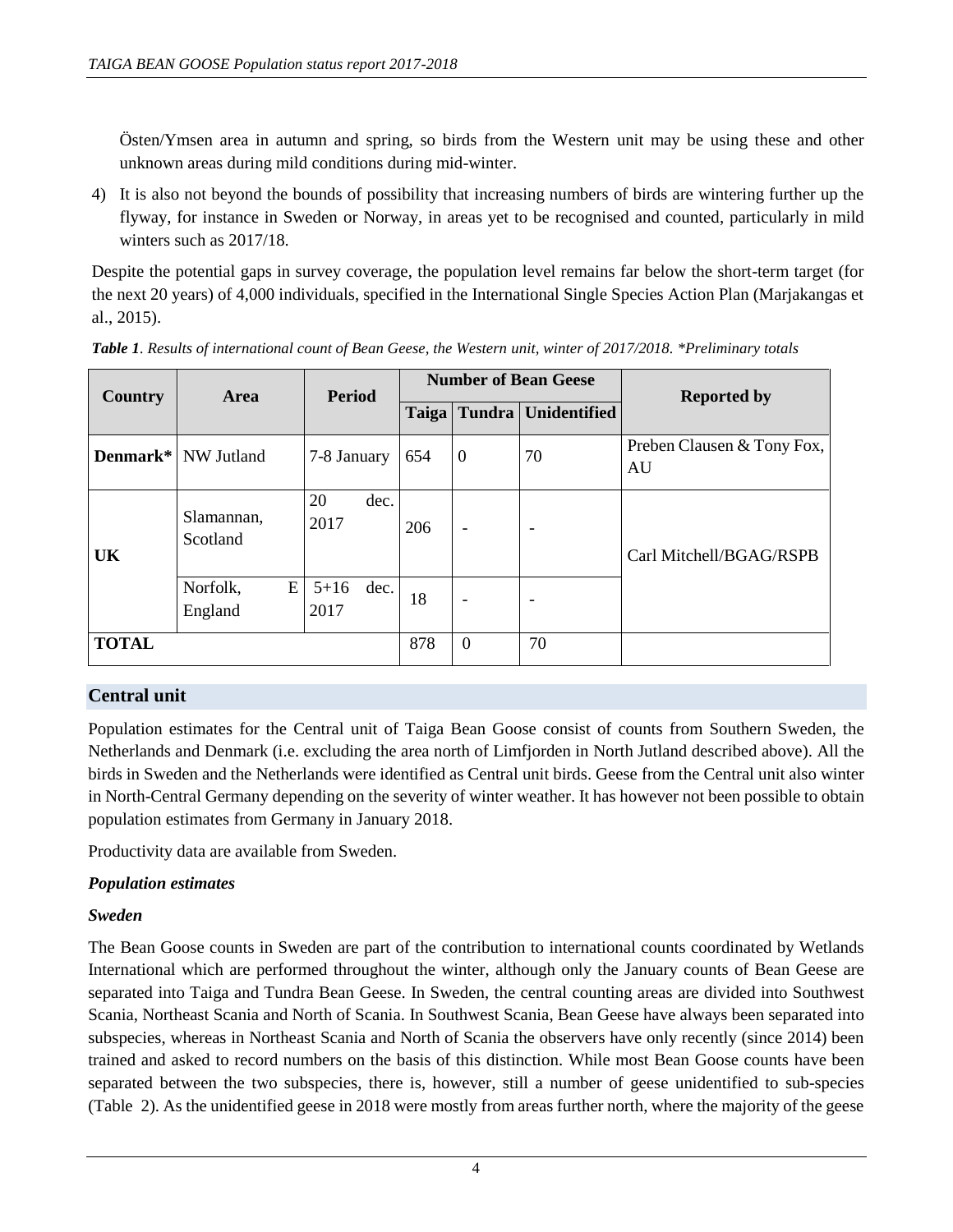normally are Taiga Beans, these where all considered Taiga Beans. Hence, the population estimates for Sweden in January 2018 was 35,806 Taiga Bean Geese (Table 2).

In addition to population counts, the productivity was assessed in southern Sweden, where 1,930 Taiga Bean Geese where checked for young in late October and early November. Of these, 135 were yearlings and 1,795 adults, i.e. the proportion of young birds was 7% in the flocks checked (H. Kampe-Persson unpubl.data).

# *Denmark*

The January 2018 count in Denmark (excluding the region used by the Western unit) recorded 2,652 Taiga Bean Geese, 2,829 Tundra Bean Geese and 910 unidentified Bean Geese. In an attempt to assign the unidentified Bean Geese to subspecies, the following methods have been applied:

- The Bean Geese unidentified to subspecies have been assigned to Taiga Bean Geese or Tundra Bean Geese in the former Storstrøms Amt (primarily the islands Lolland-Falster-Møn) on the basis of the ratio amongst all the Bean Geese that have been identified to subspecies for each year within this particular region;
- The remainder of the unidentified Bean Geese in 2018 elsewhere in Denmark were assigned to subspecies on the basis of the ratio of identified Taiga to Tundra Bean Geese in the total annual counts outside the former Storstrøms Amt.

The totals for Denmark is thus 2,911 Taiga Bean Geese in January 2018 (Table 2).

# *The Netherlands*

The national goose counts in The Netherlands, including those for Bean Geese contribute to the international counts coordinated by Wetlands international and are performed during monthly counts from September to May. Specifically, for Taiga Bean Goose, also non-systematic observations from the portal [www.waarneming.nl](http://www.waarneming.nl/) have been used. The January numbers from the Netherlands was 0 in 2018 (Tables 2).

Recent results from telemetry and resightings of collared Taiga Bean Geese marked in north-eastern Jutland, Denmark show that the remnant wintering Dutch birds currently at least partially belong to the Central unit (O. Therkildsen unpubl. data).

| Table 2. Results of international counts of Bean Geese, the Central unit, winter of 2017/2018. *Preliminary totals. |  |
|---------------------------------------------------------------------------------------------------------------------|--|
| Grey colors: Numbers before unidentified geese have been assigned                                                   |  |

| Country        | <b>Area</b>              | <b>Period</b> | <b>Number of Bean Geese</b> |               |                     | <b>Reported by</b>    |
|----------------|--------------------------|---------------|-----------------------------|---------------|---------------------|-----------------------|
|                |                          |               | Taiga                       | <b>Tundra</b> | <b>Unidentified</b> |                       |
| <b>Sweden</b>  | S Sweden                 | January       | 26,068                      | 1,139         | 9,738               | Leif Nilsson          |
|                |                          |               | 35,806                      | 1,139         | $\overline{0}$      |                       |
| Denmark*       | Outside SE DK            | January       | 2,401                       | 194           | $215^2$             | Preben Clausen & Tony |
|                | <b>SEDK</b>              |               | 251                         | 2,635         | 6953                | <b>Fox</b>            |
|                |                          |               | 2,911                       | 3,480         | 0 <sup>4</sup>      |                       |
| <b>Germany</b> | North-Central<br>Germany | <b>NA</b>     | <b>NA</b>                   | <b>NA</b>     | <b>NA</b>           | <b>NA</b>             |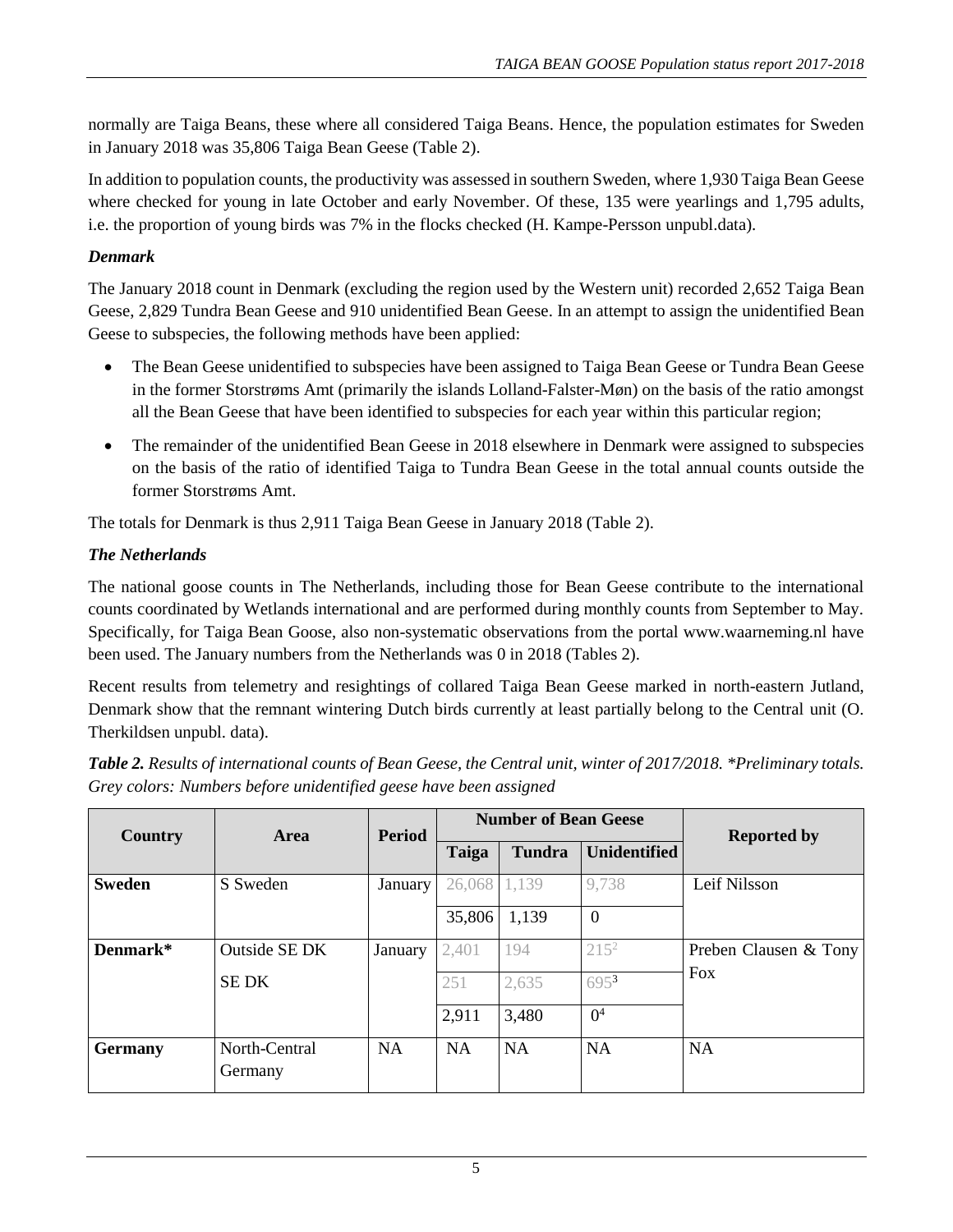| Country                   | <b>Area</b> | <b>Period</b> |            | <b>Number of Bean Geese</b> | <b>Reported by</b>  |                 |
|---------------------------|-------------|---------------|------------|-----------------------------|---------------------|-----------------|
|                           |             |               | Taiga      | Tundra                      | <b>Unidentified</b> |                 |
| The<br><b>Netherlands</b> |             | January       | 0          | $(203, 283)$ 0              |                     | Kees Koffijberg |
| <b>TOTAL</b>              |             |               | $38,717$ - |                             |                     |                 |

<sup>2</sup> Outside Lolland-Falster-Møn the ratio between 2,595 identified Bean Geese were 93 Taiga : 7 Tundra, and 215 uidentified geese were assigned to subspecies proportionally as 199 Taiga and 16 Tundra Bean Geese.

<sup>3</sup> On Lolland-Falster-Møn the ratio between 2,886 identified bean geese were 9 Taiga : 91 Tundra, and 695 uidentified geese were assigned to subspecies proportionally as 60 Taiga and 635 Tundra Bean Geese

<sup>4</sup> Final estimates of the two subspecies in the Central part, after unidentified have been assigned.

# *Harvest*

Taiga Bean Geese from the Central unit was in 2017/2018 hunted in Russia, Finland, Sweden, Denmark and Germany.

# *Sweden*

The open season for Bean Geese in Sweden extends from October  $1<sup>st</sup>$  until December  $31<sup>th</sup>$ , but only in the counties of Skåne and Blekinge. In addition, under derogations ('skyddsjakt') allowed under two different legal instruments and reporting systems (Jensen et al., 2017), Bean Geese can be shot to prevent damage to crops outside the normal open season and permitted areas.

The Bean Goose harvest is reported on a voluntary basis to the Swedish Association for Hunting and Wildlife Management. Such data originate from defined geographical areas and so are used to extrapolate the levels of reported harvest to unreported areas to generate estimates for entire counties and scaled up nationally.

# *Proportion of Tundra and Taiga bean geese in Swedish harvest 2017/2018*

During winter 2017/18 a targeted sampling of heads from shot Bean Geese in Skåne was launched by the Swedish Association for Hunting and Wildlife Management, funded by Swedish Environmental Agency and Swedish Association for Hunting and Wildlife Management (Liljebäck & Ohlsson, 2018). In total 233 birds were collected and examined covering a significant proportion of the total harvest in Skåne. Among the analysed birds 128 certain Taiga (55%), 48 probable Taiga (21%), 33 possible Tundra (14%) and 24 certain Tundra (10%) were identified. This suggests that 10-24% of harvested birds in Skåne were Tundra bean geese this winter (Liljebäck & Ohlsson, 2018). A high degree of individual variation in characteristics and measurements were found and as a consequence a relatively large sample of birds remained as undetermined subspecies. The collected data and stored samples will be further analysed and compared to other datasets to hopefully increase resolution between subspecies.

# *When and why are bean geese shot in Skåne?*

Of the 233 bean geese sampled in this study 44% were shot during regular hunting, i.e. open season, and 56% was shot during the period 1th January- 15th March when derogation shooting to prevent damage on agriculture crops is allowed without specific licence from authorities. When hunters were asked they confirmed that the birds shot during derogation shooting is reported to the Swedish Game Survey, i.e. they make no distinction between birds shot during regular hunting and derogation shooting when reporting the yearly bag. However, as the winter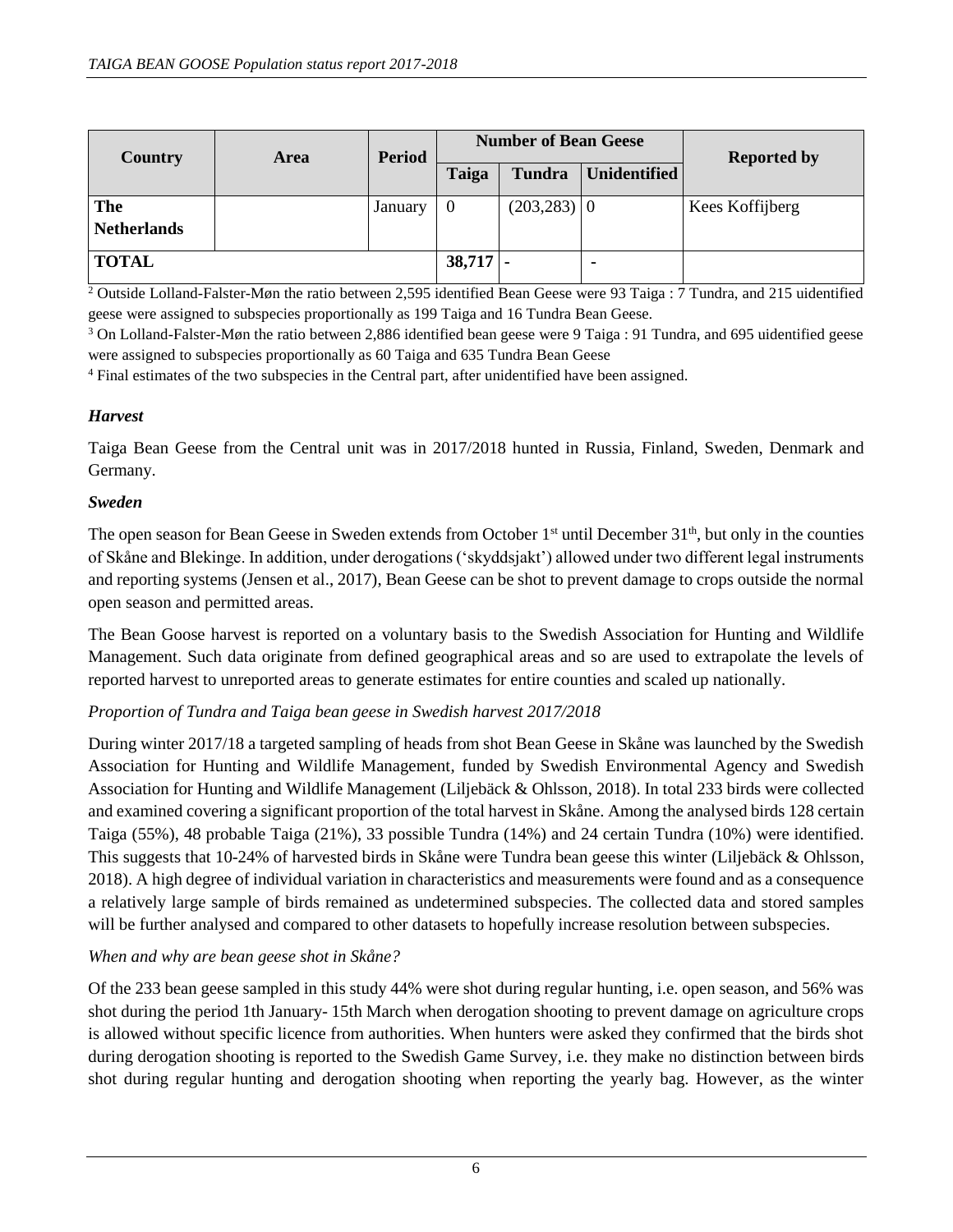conditions<sup>3</sup> limited hunters' opportunities to hunt during the open season, farmers and landowners may have put extra pressure on the specialized goose hunters to go for derogation shooting when the open season was over (Liljebäck & Ohlsson, 2018).

When Swedish harvest data for bean geese, in earlier years, was revisited it became clear that the total harvest has included a significant (but unknown) proportion of individuals shot during derogation shooting (Bergqvist pers.comm.). Swedish hunters will now, partly because of these new findings, be encouraged to report all individuals shot during protective hunting (of all species) to the system for bag statistics in Sweden (Bergqvist pers.comm.) starting with reporting in hunting year 2018/2019.

### *Age structure among harvested Bean geese*

The age of harvested birds was determined based on coloration of inside of the upper mandible. The proportion of juveniles based on these data was 29%, 34% 2cy-birds and 36% older than 2cy+ birds (Liljebäck & Ohlsson, 2018). In an earlier study on shot Bean Geese in eastern Skåne between 1985 and 2002 (including a total of 5555 birds) the mean proportion of juveniles (first year birds) over the years were 26,7 % but with significant variation between years (unpublished data, Andersson in litt 2018). This older study was based on the use of aging characteristics from collected wings from harvested birds, a method which does not allow the separation of 2cy birds from older than2cy+ birds. A relative over-representation of young birds among harvested geese compared to age ratio in the field has been found in many other studies. This very limited comparison to older data from harvested Bean Geese in Skåne suggests there was nothing unusual about the reproductive success in summer 2017.

### *Total harvest in Sweden*

During the 2016/2017 hunting season, the total hunting bag of Bean Geese was estimated at 2,212 birds, which corresponds to between 1,200-1,700 Taiga Beans based on these new results (55-76% Taiga Beans) (Table 3). Harvest data for 2017/18 were not available at the time of writing this report<sup>4</sup>, but will consist of at least 233 Beans which equates to 128-170 Taiga Beans. The numbers of Bean Geese shot under special licences issued by statutory authorities to reduce agricultural damage are not currently gathered and collated, but the numbers are considered to be small compared to those shot under recreational hunting.

#### *Denmark*

The hunting season in Denmark for Bean Geese runs from 1 September until 30 November, but hunting has, since 2014, only been allowed in Southeast Denmark in the municipalities of Vordingborg, Guldborgsund and Lolland. The spatial restrictions on hunting were initially established to protect Taiga Bean Geese from the Western unit in North Jutland, but later expanded to most of the country to protect Taiga Bean Geese in general.

Harvest of Bean Geese is reported by hunters through the mandatory Hunting Bag Statistics (administrated by the National Environmental Agency). Furthermore, hunters may, on a voluntary basis, submit wings from shot geese to the Danish Wing Survey. These wing samples contribute to the knowledge of the temporal hunting bag variations, as well as knowledge of age ratio.

 $\overline{\phantom{a}}$ <sup>3</sup> The autumn of 2017 was late and the autumn weather was characterized by high amounts of rainfall and extreme warm temperatures. Larger aggregations of bean geese on agriculture fields (where hunting normally take place) did not occur until mid-December leaving little opportunity for hunting during the open season. Many indications suggest that winter 2017/2018 was extreme in many ways in Skåne which most likely affected the outcome of this study by lower overall harvest and likely affecting the spatial distribution of geese and possibly also sub-species distribution.

 $4$  The hunting year in Sweden goes from 1 July – 30 June, hence data are not available until after 1 July.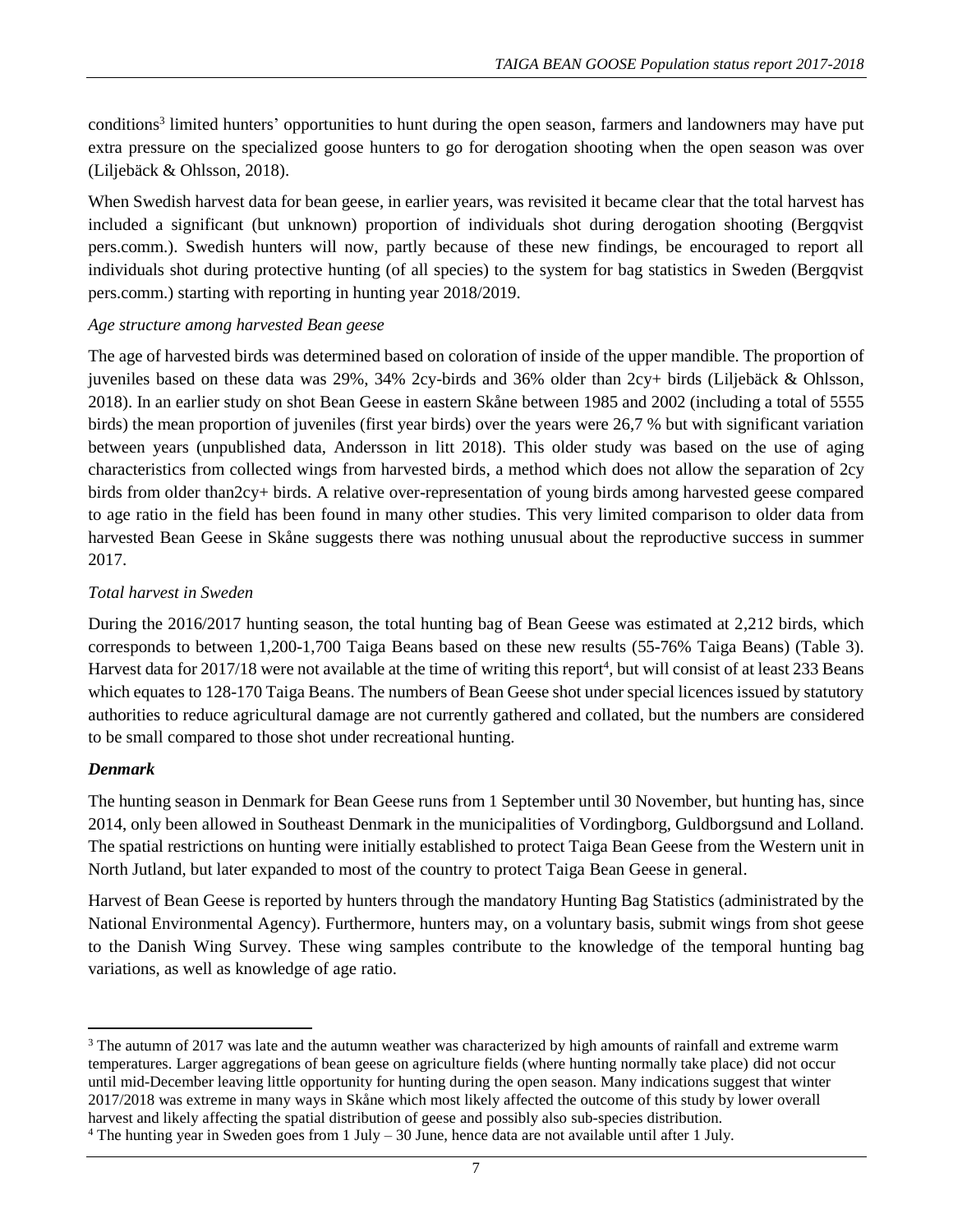In the 2017/2018 hunting season the total hunting bag of Bean Geese consisted of 822 birds (Table 3), but the number of received wings was very low, offering no basis for viable analyses of the contribution from the two Bean Goose sub-species.

Based on the mandatory Hunting Bag Statistics, it has become clear that more than half of the reported Bean Geese are shot in protected areas (Sørensen and Madsen, 2017). It is unclear to what degree this results from incorrect determination of shot geese to species, limited hunter knowledge of the species or of the hunting regulations related to this species. Whatever the explanation, to mitigate any unintentional illegal hunting, the Danish Hunting Association and the Danish Wing Survey have, during 2017/2018, increased the awareness of "Grey Geese" and encouraged hunters to submit the head and tail of shot Bean Geese, or photos of these (Sørensen and Madsen, 2017). These body parts make it is possible to distinguish Taiga from Tundra Bean Geese, and thereby obtain better information relating to the distribution of the hunting harvest of the two sub-species.

Unfortunately, no parts or photos were received during the 2017/2018 hunting season, which however may be attributed the low number of observed, and harvested, Bean Geese in Denmark, compared to previous years.

### *Netherlands*

Bean Geese are protected in the Netherlands, but may be subject to scaring and shooting at local level, with permission from the local statutory authority. Focusing on the only area where Taiga Bean Geese occur, no licenses were issued in the reporting period (Table 3).

### *Finland*

In Finland the Bean Goose hunting reopened last year in a 'Tundra Bean Goose' zone in south-east Finland after 3-year total moratorium. Hunting was restricted to October-November and there was a mandatory requirement to report the harvest bag.

The Finnish Wildlife Agency received reports indicating a harvest of 157 Bean Geese. To gain information about the distribution of the harvest of the two sub-species, the hunters were asked to voluntarily e-mail pictures of their bird and identify them as either Taiga or Tundra Bean. Based on the received pictures of 46 Bean Geese, it was estimated by the Natural Resources Institute Finland that about 85% of birds shot were Tundra Bean Geese. This translates to a total of 24 Taiga Bean Geese that were shot out of a total of 157 Bean Geese (Table 3). With regards to the hunter's own field identification of Taiga vs Tundra Bean Goose, in 82% of the reports, the question was answered and based on these answers approximately 90% of the harvest was Tundra Bean Geese, corresponding to the estimate by the Natural Resources Institute Finland of 85%.

# *Russia*

In Russia the "official" hunting bag statistics of geese consist of mandatory hunting bag reports and during the hunting season 2014-2016 a new method of differentiating the species of bagged waterbirds by pictures was tested. Based on the mandatory hunting bag reports, an estimated 223,000 geese where shot annually between 2014-2016. Additionally, and according to the picture survey  $\sim 62,000$  (27.8%) of these where Bean Geese (Solokha & Gorokhovsky, 2017). This is for 65 administrative areas of Russia. As the primarily hunting regions for the Central unit is only Karelia, Murmansk and Arkhangelsk, and because the available data from Russia does not allow for a sub-species determination of Bean Geese, the data are not included in Table 3.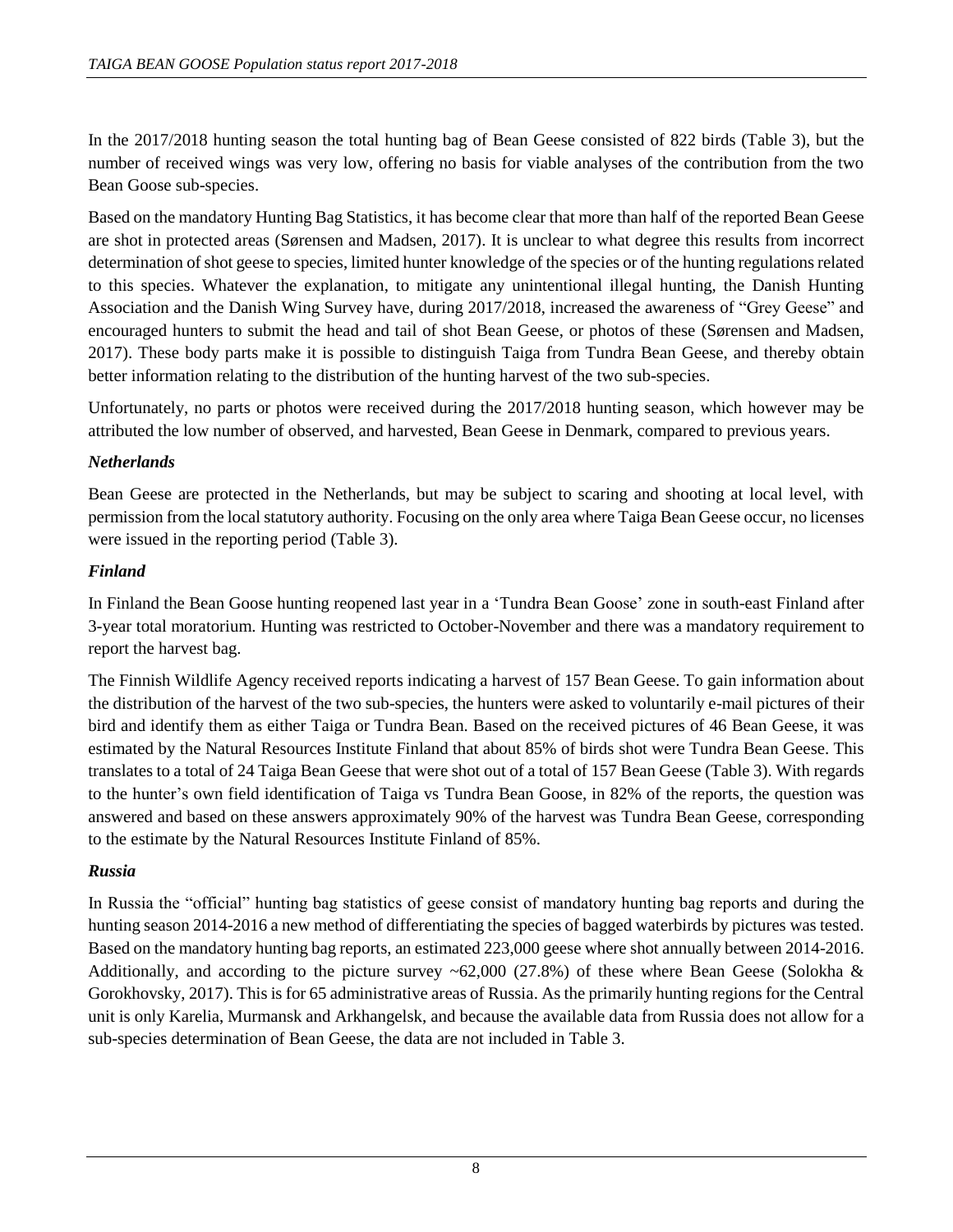| Country                | 2014/15        | 2015/16        | 2016/17        | 2017/2018      |
|------------------------|----------------|----------------|----------------|----------------|
| <b>Sweden (Bean)</b>   | 1,675          | 1,582          | 2,212          | $>233**$       |
| <b>Sweden (Taiga)</b>  |                |                | 1,200-1,700    | $>128-170**$   |
| <b>Denmark (Bean)</b>  | 1,296          | 1,440          | 1,301          | 822            |
| <b>Netherlands</b>     | $\overline{0}$ | $\overline{0}$ | $\overline{0}$ | $\overline{0}$ |
| <b>Finland</b> (Taiga) | $\overline{0}$ | $\overline{0}$ | $\overline{0}$ | 24             |
| Russia*                | <b>NA</b>      | <b>NA</b>      | <b>NA</b>      | <b>NA</b>      |
| <b>TOTAL</b> (Bean)    | >2,971         | >3,022         | >3,513         | <b>NA</b>      |

*Table 3. Bean Goose hunting bag during the hunting seasons 2014/15-2017/18. \*The region of Karelia, Murmansk and Arkhangelsk. \*\*Preliminary data.*

# *Conclusion for the Central unit*

A total of 38,717 Taiga Bean Geese were counted in January 2018, compared to 56,792 Taiga Bean Geese in January 2017. None of these estimates include counts from Germany. Nevertheless, given the most recent population estimate of 38,717 Taiga Bean Geese, the Central unit appears to have either declined significantly during the last year or the count is incomplete. For two major reasons, the latter seems most realistic:

It has not been possible to obtain population estimates from Germany, hence we know that the January count is biased towards the low side.

Counts during autumn and spring have been consistently higher than the January count. In October 2017, during the age ratio sampling in southern Sweden, the Bean Goose staging sites were checked, and a total of 59,977 Taiga Bean Geese were counted together with 9,742 Tundra Bean Geese and 11,759 unidentified Bean Geese. The majority of the unidentified Geese were assessed as the Taiga Bean Goose, equating to a total of  $60,000 - 70,000$ Taiga Bean Geese in southern Sweden, October 2017 (H. Kampe-Persson unpubl. data). This is a further increase to the October population estimate in 2016 of 42,993 (Kampe-Persson, 2017). The Taiga Bean Geese were also counted at the Swedish spring staging areas in 2017, where a total of approximately 65,500 Taiga Bean Geese were counted during one weekend (11-12 March) (Skyllberg and Nousiainen, 2017).

The hunting bag data from the Central unit range states shows that at least 3,513 Bean Geese were shot in 2016/2017, whereas the data from 2017/18 is still unavailable from the main contributors. The application of the Adaptive Harvest Management programme for the Central unit of the Taiga Bean Goose requires the availability of robust estimates of population size and harvest bag data separated into the two sub-species (Taiga and Tundra Bean Geese). These two variables are the prerequisite for assessing the population response to management actions. In 2018 it has been possible to obtain reasonable count data from Denmark, Sweden and the Netherlands, but unfortunately not from Germany. In addition, while it has been possible to obtain sub-species-specific harvest data from Finland for the most recent hunting season, it has not been possible to separate the harvested Bean Geese into the two subspecies in Denmark. On the other hand, in Sweden, a large effort has now been put into separating the sub-species during the hunting season 2017/2018, but hunting bag data from 2017/2018 are not available yet. Finally, hunting data from other range states continues to be lacking (e.g. from Russia and Germany).

For these reasons, the successful implementation of an Adaptive Harvest Management framework for the Central Taiga Bean Goose unit cannot occur until the following data have been made available: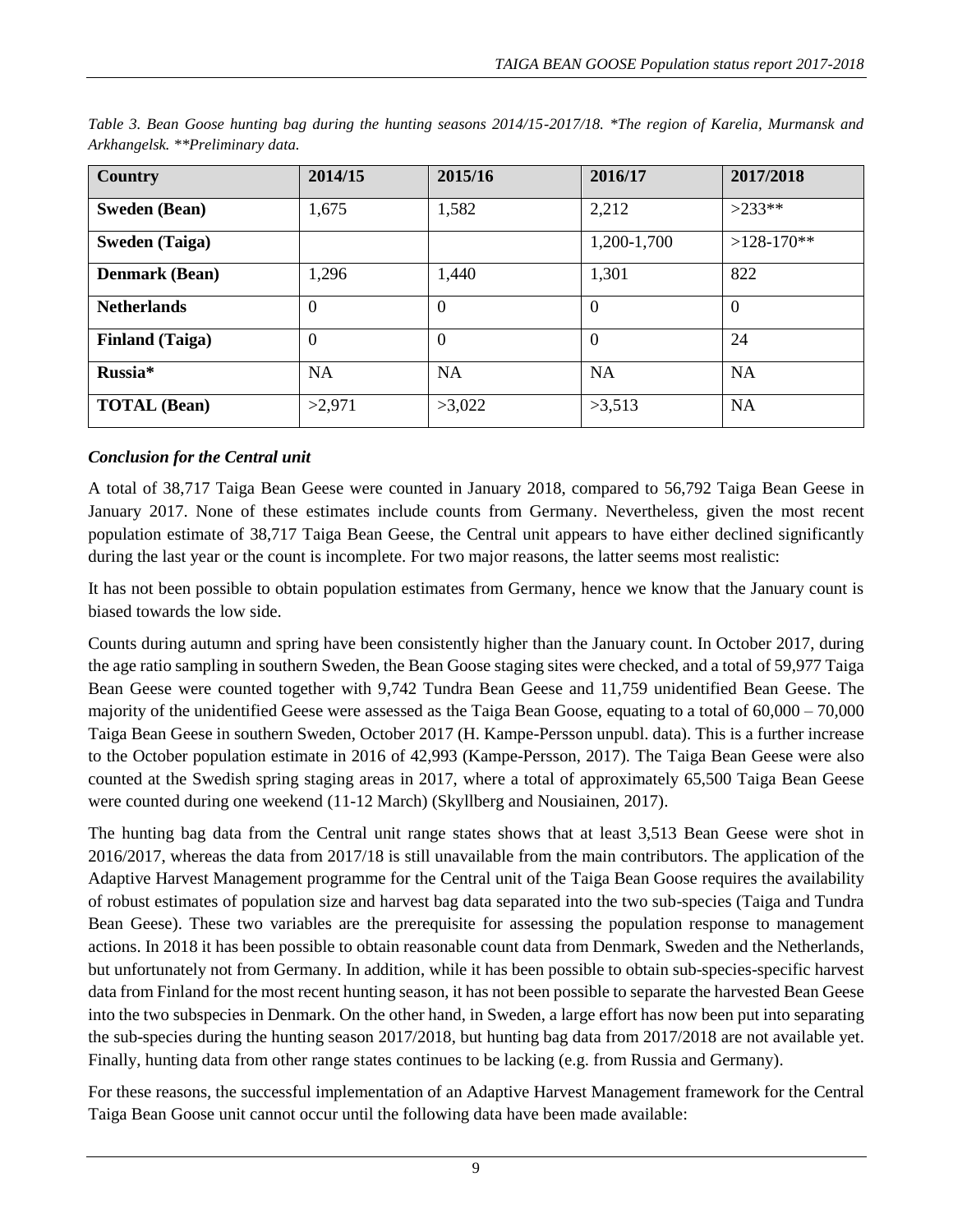- 1) Reliable annual population estimates; and
- 2) Up to date sub-species-specific hunting bag data from all range states (particular Sweden, Finland, Denmark, Russia (by region) and Germany).

Initiatives to resolve the latter issue is already in progress in Sweden, Denmark and Finland, as described above. To our knowledge, however, no initiatives have been taken in Germany or Russia.

As for reliable population consensus estimates, it is recommended that an alternative to the January counts is investigated, including using the existing Swedish data series from autumn/spring.

# **Eastern1 unit**

### *Population estimates*

The Eastern1 unit Taiga Bean Geese winters in North-east Germany, North-west Poland, in lower numbers in Southern Sweden and only in small numbers in The Netherlands. In this report, all the birds in Sweden and the Netherlands were identified as Central unit birds in the absence of better information. Until better information is made available, we are forced to consider that this wintering element has contracted its wintering range eastwards into eastern Germany and Poland. However, as there have been no goose counts reported from Germany and Poland in January 2018, it is not possible to estimate the population size for the Eastern1 unit.

# *Harvest*

Taiga Bean Geese from the Eastern1 unit was in 2017/2018 hunted in Germany, Russia and Poland. The bag size is unknown.

In Russia, however, the Taiga Bean Goose is included in the Red Book of thirteen districts of the Russian Federation, including KhMAO-Ugra and the Krasnoyarsky Kray, but not the adjacent region of Yamal-Nenets Autonomous Okrug (YaNAO), where a significant part of the Taiga Bean Goose population nests. In YaNAO the Taiga Bean Goose is hunted, and especially the spring hunting, which coincides with the onset of incubation, is considered a huge threat to the population (S. Rozenfeld, pers.comm.).

On the initiative of Russian researchers, the chair of EGMP IWG has directed a letter to the Governor of YaNAO, and suggested that the Taiga Bean Goose should be included in the Red Book of YaNAO, applying the second highest category of rarity status, in order to halt the rapid decline of the population. Furthermore, to make protection measures on regional level, Russian researchers are planning to tag Taiga Beans in the spring 2018 from the western part of Yamal, to detect the border between the populations (E1 or central) breeding in Russia.

# **Eastern2 unit**

The Eastern2 unit winters in South-east Kazakhstan, Eastern Kyrgyzstan and North-west China, it has however not been possible to get population estimates from these countries.